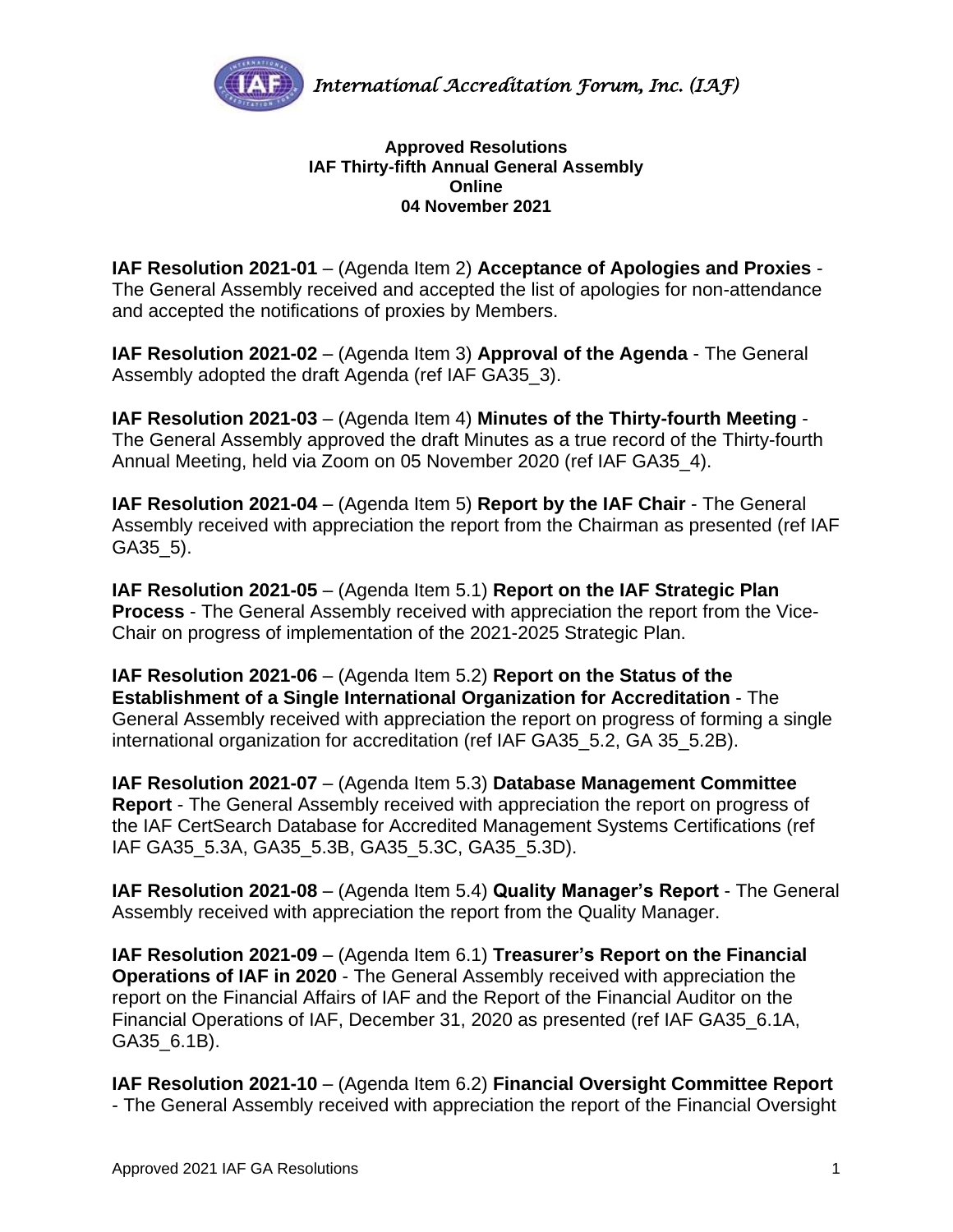

Committee (ref IAF GA35\_6.2), as presented and endorsed the recommendations and agreed that the 2020 financial accounts be accepted.

**IAF Resolution 2021-11** – (Agenda Item 6.3) **IAF Budget for 2022** - The General Assembly approved the IAF Budget for 2022, as submitted by the Treasurer (ref IAF GA35\_6.3A, IAF GA35\_6.3B).

**IAF Resolution 2021-12** – (Agenda Item 7) **Current Membership** - The General Assembly received with appreciation the report by the Secretary on the current IAF membership as of November 2021.

**IAF Resolution 2021-13** – (Agenda Item 7) **MoU Membership** - The General Assembly received the Secretary's report on new IAF MoU members, since the 2020 General Assembly (in order of the date of membership approval):

- The Center for Accreditation State Unitary Enterprise (O'ZAKK)
- The Unified National Body of Accreditation Accreditation Centre (Georgian Accreditation Centre - GAC)
- The Association of Accredited Certification Bodies (AACB)

**IAF Resolution 2021-14** – (Agenda Item 8.1) **COVID-19 FAQ Task Force Report** - The General Assembly received with appreciation the report from the COVID-19 FAQ Task Force (ref IAF GA35\_8.1).

**IAF Resolution 2021-15** – (Agenda Item 9.1) **Technical Committee** - The General Assembly received with appreciation the report from the Chair of the Technical Committee (ref IAF GA35\_9.1A, IAF GA35\_9.1B).

**IAF Resolution 2021-16** – (Agenda Item 9.2) **MLA Committee** - The General Assembly received with appreciation the report from the Chair of the MLA Committee (ref IAF GA35\_9.2).

**IAF Resolution 2021-17** – (Agenda Item 9.2) **Regional Accreditation Group IAF MLA Scope Extensions** – The General Assembly noted the MLA scope extensions, since the 2020 General Assembly, of the following IAF Regional Accreditation Group members:

- **APAC** *Sub-Scope: Level 4: ICAO CORSIA ETM - Volume IV, ISO 14064-3, ISO 14066; Level 5: ICAO CORSIA SARPs - Annex 16 Volume IV*
- **EA, APAC** *Sub-Scope: Level 4: ISO/TS 22003, FSSC 22000 Scheme Part 3 – Requirements for the Certification Process, FSSC 22000 Scheme Part 4 – Requirements for Certification Bodies; Sub-Scope Level 5: FSSC 22000 Scheme Part 2 – Requirements for organizations to be audited*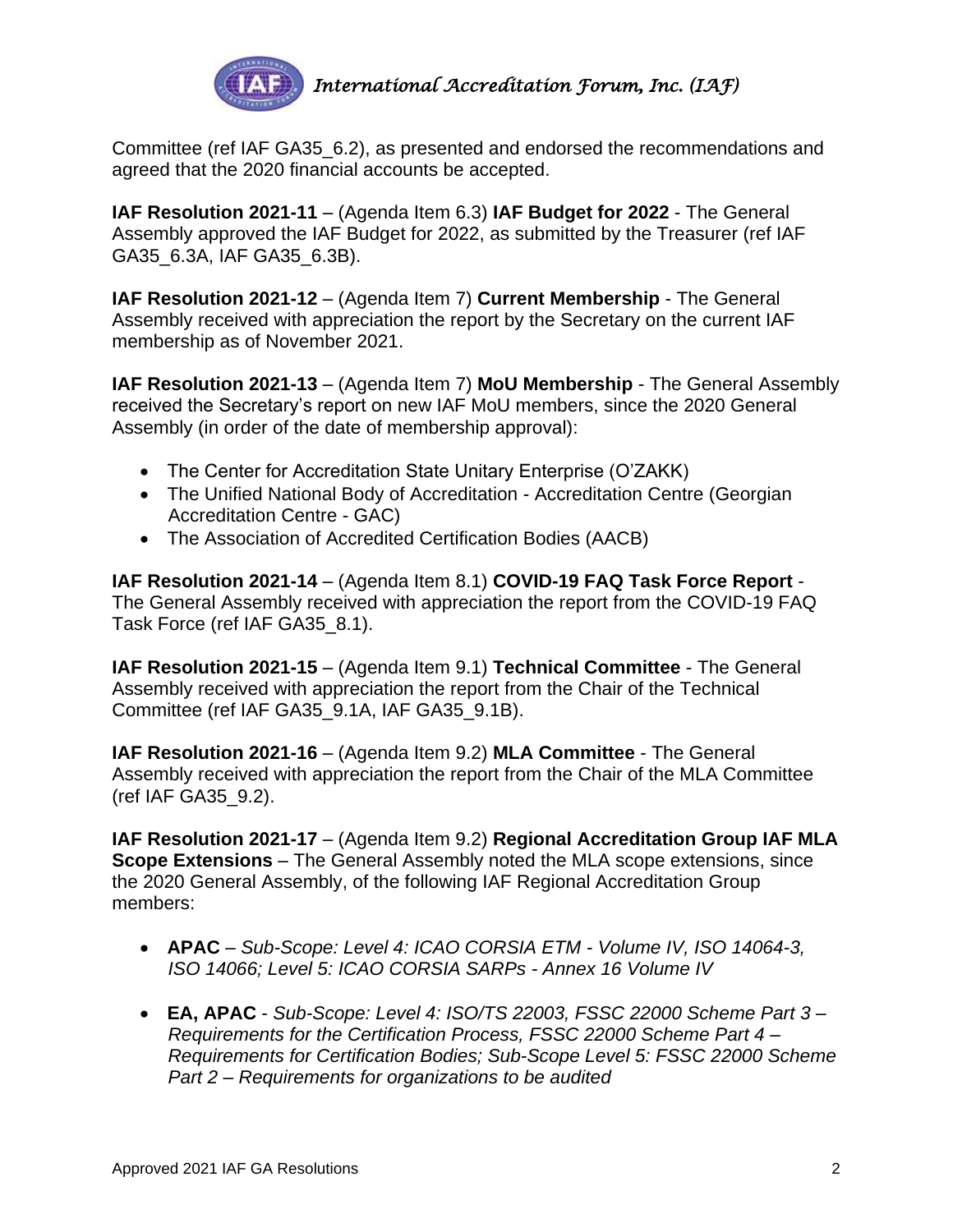

**IAF Resolution 2021-18** – (Agenda Item 9.2) **New AB IAF MLA Signatories** – The General Assembly noted the admissions to the IAF MLA, since the 2020 General Assembly, of the following IAF Accreditation Body Members:

• **GAC** GCC Economies (APAC) - *Main Scope: Product Certification – ISO/IEC 17065*

**IAF Resolution 2021-19** – (Agenda Item 9.2) **AB IAF MLA Scope Extensions** – The General Assembly noted the MLA scope extensions, since the 2020 General Assembly, of the following IAF Accreditation Body Members:

- **DSM** Malaysia (APAC) *Main-Scope: Person Certification – ISO/IEC 17024*
- **EIAC** United Arab Emirates, **KAB** Republic of Korea (APAC) *Sub-Scope: Level 4: ISO/IEC 27006; Sub-Scope: Level 5: ISO/IEC 27001*
- **CNAS** China**, EIAC** United Arab Emirates, **JAB** Japan (APAC), **COFRAC**  France, **SAS** Switzerland (EA), **INACAL-DA** Peru (IAAC) - *Sub-Scope: Level 4: ISO/IEC TS 17021-10; Sub-Scope: Level 5: ISO 45001*
- **ANAB** United States, **CNAS** China**, JAB** Japan, **TAF** Chinese Taipei (APAC) *Sub-Scope: Level 4: ICAO CORSIA ETM - Volume IV, ISO 14064-3, ISO 14066; Sub-Scope: Level 5: ICAO CORSIA SARPs - Annex 16 Volume IV*
- **BoA** Vietnam, **JAB** Japan, **KAB** Republic of Korea (APAC) *Sub-Scope: Level 5: ISO 13485*
- **INACAL-DA** Peru, **SAE** Ecuador (IAAC) *Sub-Scope: Level 4: ISO/IEC 17021- 2, Sub-Scope: Level 5: ISO 14001*
- **SADCAS** Southern Africa (AFRAC) *Sub-Scope: Level 4: ISO/TS 22003; Sub-Scope: Level 5: ISO 22000*
- **IOAS** United States (APAC) *Sub-Scope: Level 4: GLOBALG.A.P. IFA General Regulations; Subscope: Level 5: GLOBALG.A.P. IFA Control Points and Compliance Criteria*
- **AA** Austria, **ACCREDIA** Italy, **BELAC** Belgium, **CAI** Czech Republic, **COFRAC**  France**, DAkkS** Germany, **DANAK** Denmark, **ENAC** Spain, **ESYD** Greece, **FINAS** Finland, **INAB** Ireland, **IPAC** Portugal, **PCA** Poland, **RENAR** Romania, **RvA** Netherlands, **SAS** Switzerland, **SWEDAC** Sweden, **TURKAK** Turkey, **UKAS** United Kingdom (EA); **ANAB** United States, **EMA** Mexico, **IAS** United States, **JAS-ANZ** Australia, **KAB** Republic of Korea, **KAN** Indonesia, **NABCB** India (APAC) - *Sub-Scope: Level 4: ISO/TS 22003, FSSC 22000 Scheme Part 3 – Requirements for the Certification Process, FSSC 22000 Scheme Part 4 –*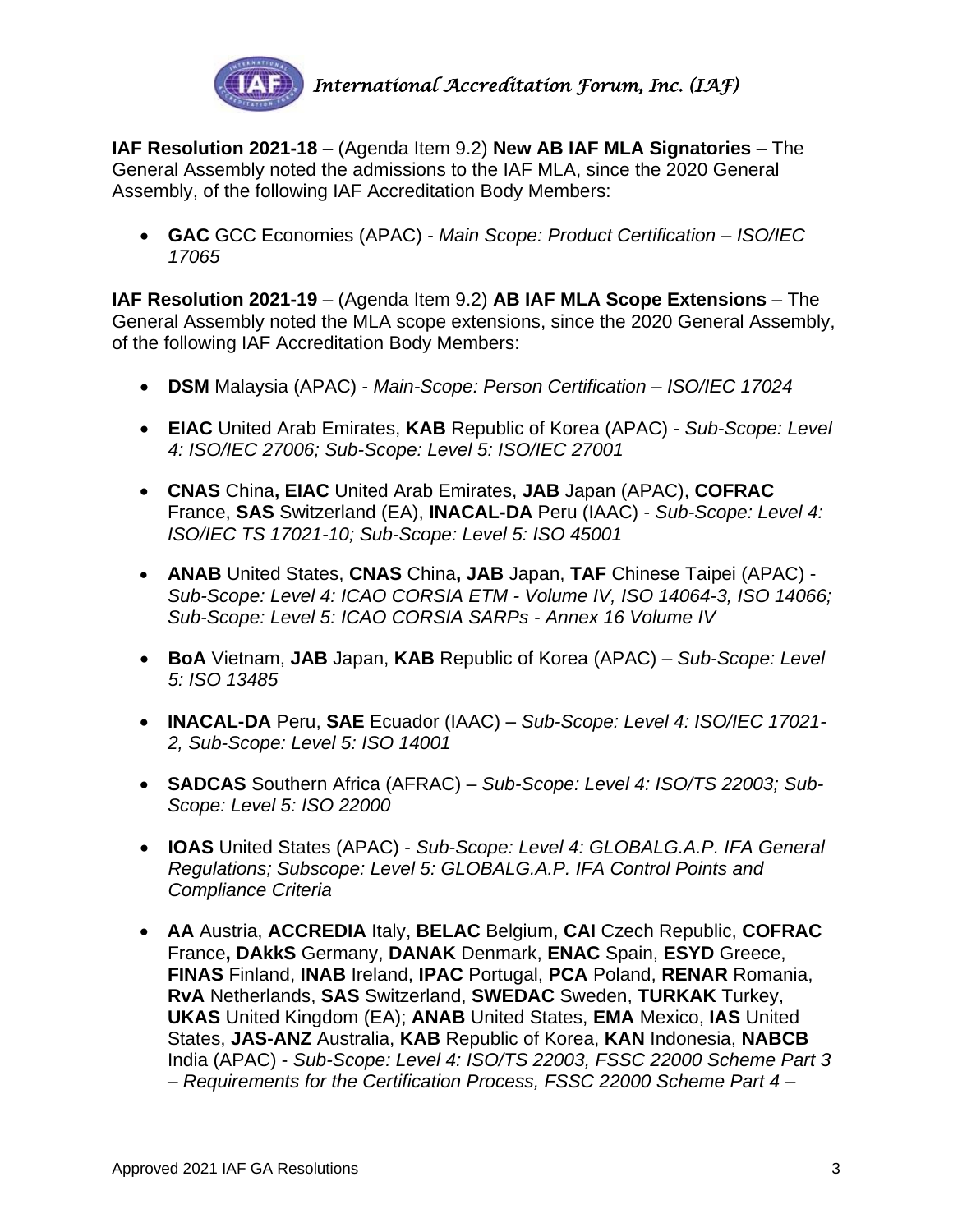

*Requirements for Certification Bodies; Sub-Scope Level 5: FSSC 22000 Scheme Part 2 – Requirements for organizations to be audited*

• **UKAS** United Kingdom (EA) - *Sub-Scope: Level 4: ISO/TS 22003, FAMI-QS Rules for CBs; Sub-Scope: Level 5: FAMI-QS Certification Scheme*

**IAF Resolution 2021-20** – (Agenda Item 9.2) **IAF and Foundation FSSC 22000 MLA Agreement** - The General Assembly noted that the IAF-Foundation FSSC 22000 MLA Agreement had been approved by letter-ballot. In accordance with this Agreement and IAF PL3 *Policies and Procedures for the Expansion of the Scope of the IAF MLA*, the FSSC 22000 Certification Scheme has been endorsed as an IAF MLA sub-scope under the Main Scope of Management Systems Certification – ISO/IEC 17021-1.

**IAF Resolution 2021-21** – (Agenda Item 9.2) **IAF Validation & Verification MLA Structure** – The General Assembly noted that, on the recommendation of the IAF Executive Committee, IAF Members had endorsed by letter-ballot the IAF MLA subscope expansion to the IAF Validation & Verification MLA under ISO/IEC 17029:2019 to include sub-scopes as included in IAF TC paper "IAF TC-04.1.1.20-1".

**IAF Resolution 2021-22** – (Agenda Item 9.2) **IAF Validation & Verification MLA Structure** – The General Assembly noted that, on the recommendation of the IAF Executive Committee, IAF Members had endorsed by letter-ballot the transition to a single IAF Validation & Verification MLA under ISO/IEC 17029:2019 under the following conditions:

- Assessor Competence requirements for the transition to ISO/IEC 17029:2019: Competent for ISO 14065:2013, IAF MD 14, IAF MD 6 + training on ISO/IEC 17029:2019 by competent persons.
- An on-site or remote assessment against the full ISO/IEC 17029:2019 be done on Validation and Verification Bodies before granting accreditation against ISO/IEC 17029:2019.
- For ABs currently an MLA signatory to the main scope ISO 14065:2013: After the AB successfully transitions its IAF MLA signatory status to include ISO/IEC 17029:2019, the AB will be a signatory to both the main scope ISO/IEC 17029 and the level 4 sub-scope ISO 14065.
- The IAF MLA for the main scope ISO 14065:2013 will cease existing at the end of the transition deadline to ISO 14065:2020 as stipulated in IAF Resolution 2019-19.

Required actions from Regional Accreditation Groups that are signatories to the IAF Validation & Verification MLA under ISO 14065:2013 have to be followed as included in the report of the IAF MLAC of 29 April 2021.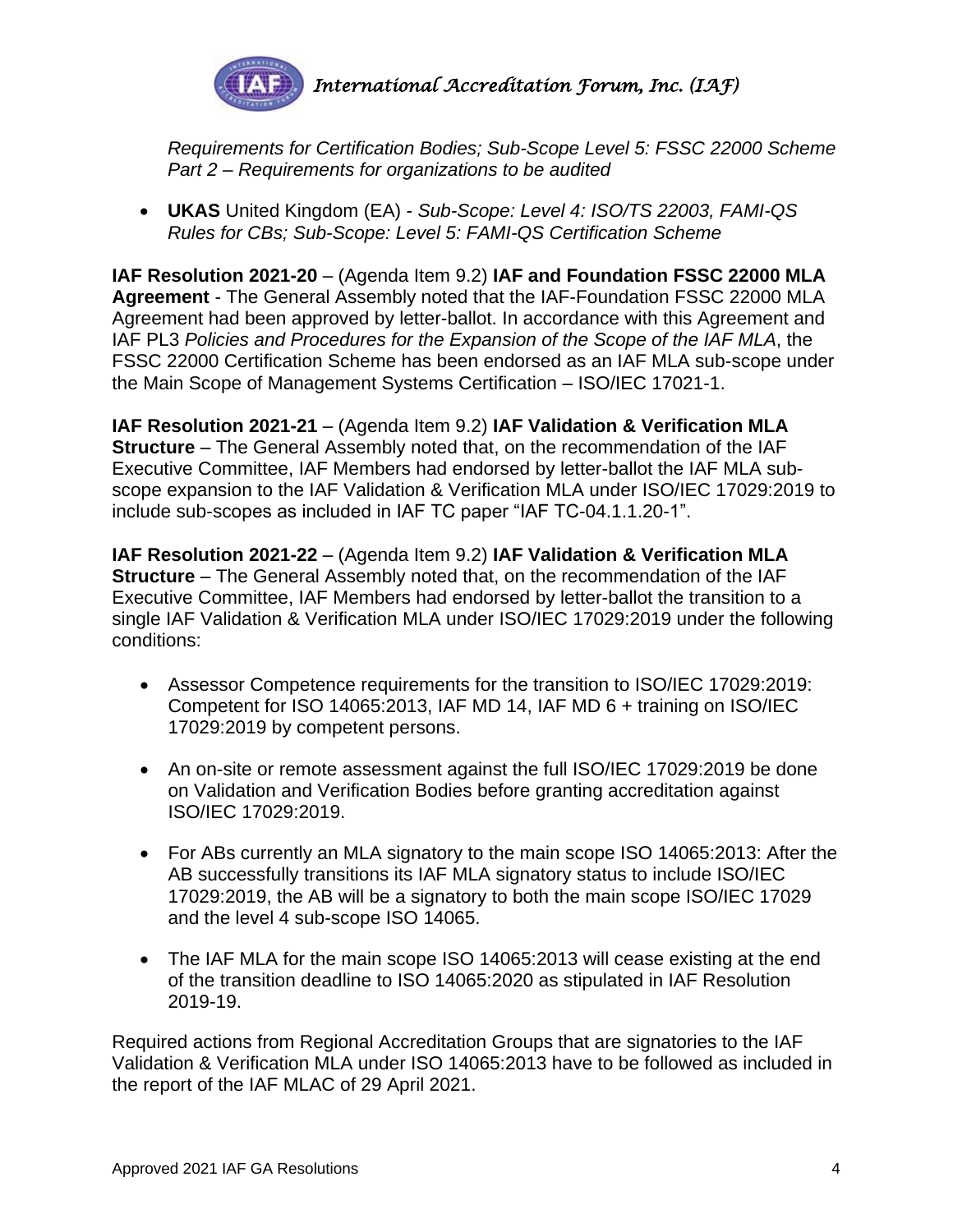

**IAF Resolution 2021-23** – (Agenda Item 9.3) **Development Support Committee (DSC)** - The General Assembly received with appreciation the report from the Chair of the Development Support Committee (ref IAF GA35\_9.3).

**IAF Resolution 2021-24** – (Agenda Item 9.4) **Communications and Marketing Committee (CMC)** - The General Assembly received with appreciation the report from the Chair of the Communications and Marketing Committee (ref IAF GA35\_9.4).

**IAF Resolution 2021-25** – (Agenda Item 9.5) **User Advisory Committee (UAC)** - The General Assembly received with appreciation the report from the Chair of the User Advisory Committee (ref IAF GA35\_9.5).

**IAF Resolution 2021-26** – (Agenda Item 9.6) **Conformity Assessment Body Advisory Committee (CABAC)** - The General Assembly received with appreciation the report from the Chair of the Conformity Assessment Body Advisory Committee (ref IAF GA35\_9.6).

**IAF Resolution 2021-27** – (Agenda Item 9.7) **Accreditation Body Information Exchange Group (ABIEG)** - The General Assembly received with appreciation the report from the Co-Chairs of the Accreditation Body Information Exchange Group (ref IAF GA35\_9.7).

**IAF Resolution 2021-28** – (Agenda Item 9.8) **IAF/ILAC Joint Working Group A-Series** - The General Assembly received with appreciation the report from the IAF/ILAC Joint Working Group A-Series (ref IAF GA35\_9.8).

**IAF Resolution 2021-29** – (Agenda Item 10) **Regional Accreditation Group Reports**  – The General Assembly received with appreciation the reports provided by AFRAC, APAC, ARAC, EA, IAAC and SADCA (ref IAF GA35\_10.1, IAF GA35\_10.2, IAF GA35\_10.3, IAF GA35\_10.4, IAF GA35\_10.5, IAF GA35\_10.6).

**IAF Resolution 2021-30** – (Agenda Item 11) **Election of IAF Directors** - The General Assembly congratulated the following Directors on election to the IAF Board for a threeyear term ending at the 2024 General Assembly (ref IAF GA35\_11):

- Mr. Emanuele Riva (ACCREDIA) elected as IAF Chair for an initial three-year term.
- Ms. Lori Gillespie (ANAB) elected as IAF Vice-Chair for an initial three-year term.
- Mr. Emmanuoil Geneiatakis (FAMI-QS) elected as Director representing Users and Industry Association Members for an initial three-year term.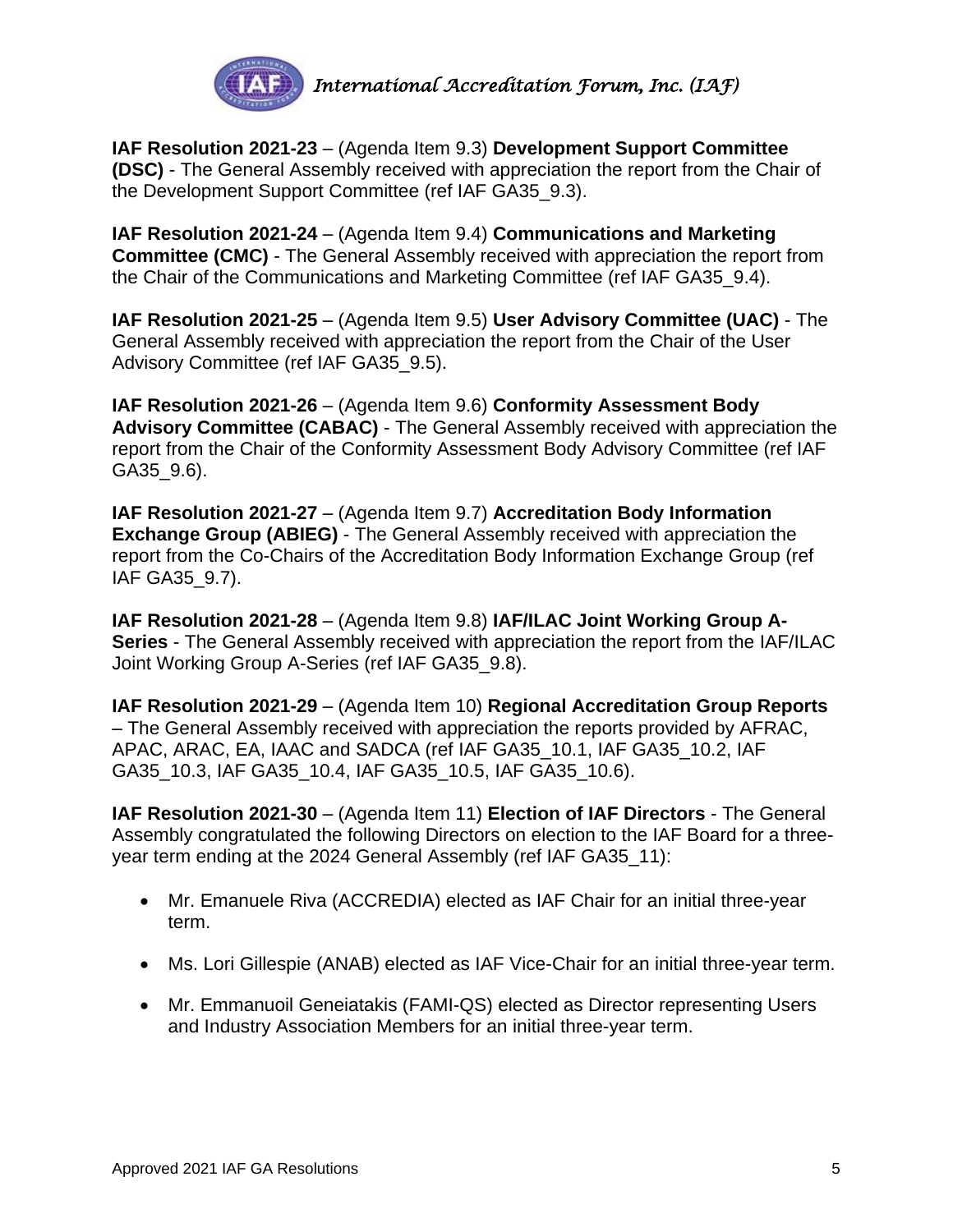

Notes:

1. Mr. Ekanit Romyanon (NSC) will complete his first term as Director Representing Low and Medium Income Economies at the 2022 General Assembly Meeting.

**2. IAF Resolution 2021-31** – (Agenda Item 11) **Election of Committee Chairs** - The General Assembly congratulated the following members elected as IAF Committee Chairs for a three-year term ending at the 2024 General Assembly (ref IAF GA35\_11):

- Mr. Brahim Houla (GAC [GCC]) elected as Communications and Marketing Committee Chair for a second and final three-year term.
- Mr. Emmanuoil Geneiatakis (FAMI-QS) elected as User Advisory Committee Chair for an initial three-year term.
- Mr. Kevin Belson (UKAS) elected as Technical Committee Chair for an initial three-year term.
- Ms. Kylie Sheehan (JAS-ANZ) elected as MLA Committee Chair for an initial three-year term.
- Mr. Carlos Martin Echeverria (SAE) elected as Development Support Committee Chair for an initial three-year term.

Notes:

- 1. The Director representing Users and Industry Association Members is automatically the Chair of the User Advisory Committee (UAC) as per IAF PL5.
- 2. The Director Representing Low and Medium Income Economy ABs is automatically a Co-Chair of the ABIEG as per IAF PL5.
- 3. Mr. Ekanit Romyanon (NSC) will complete his first term as Co-Chair of the ABIEG at the 2022 General Assembly.

**IAF Resolution 2021-32** - (Agenda Item 11) **Membership of the Financial Oversight Committee (FOC)** The General Assembly agreed to appoint Michael Berger (PEFC) for a second and final three-year term as FOC Association Member for the complete years of 2022, 2023, and 2024 (ref IAF GA35\_11).

**IAF Resolution 2021-33** - (Agenda Item 11) **Membership of the Financial Oversight Committee (FOC)** The General Assembly noted that two nominations had been received for the position of FOC Accreditation Body Member for the complete years of 2022, 2023, and 2024, and that the successful candidate will be confirmed via letterballot following the General Assembly. (ref IAF GA35\_11).